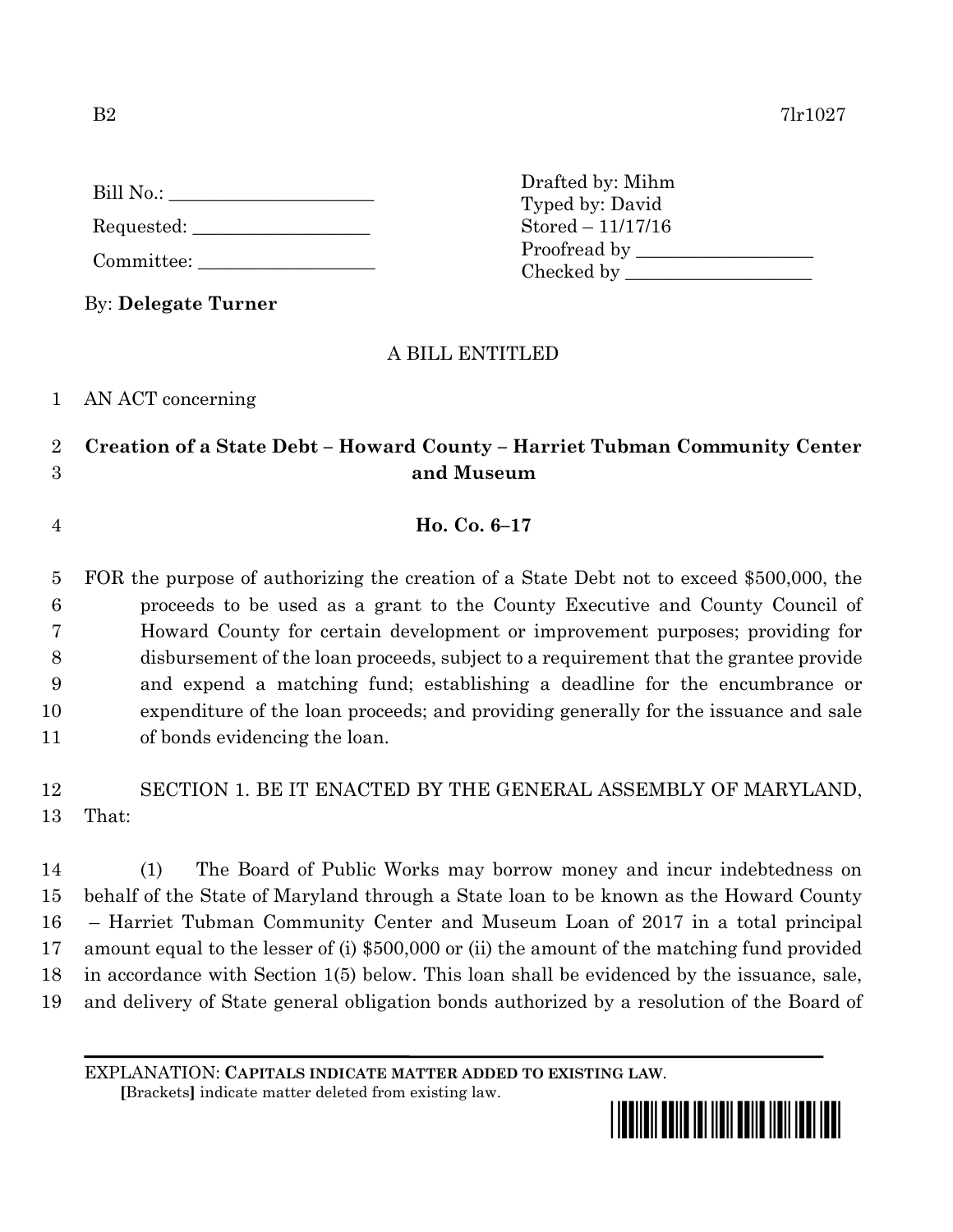## 7lr1027

 Public Works and issued, sold, and delivered in accordance with §§ 8–117 through 8–124 and 8–131.2 of the State Finance and Procurement Article.

 (2) The bonds to evidence this loan or installments of this loan may be sold as a single issue or may be consolidated and sold as part of a single issue of bonds under § 8–122 of the State Finance and Procurement Article.

 (3) The cash proceeds of the sale of the bonds shall be paid to the Treasurer and first shall be applied to the payment of the expenses of issuing, selling, and delivering the bonds, unless funds for this purpose are otherwise provided, and then shall be credited on the books of the Comptroller and expended, on approval by the Board of Public Works, for the following public purposes, including any applicable architects' and engineers' fees: as a grant to the County Executive and County Council of Howard County (referred to hereafter in this Act as "the grantee") for the acquisition, planning, design, construction, repair, renovation, reconstruction, site improvement, and capital equipping of the Harriet Tubman Community Center and Museum, located in Howard County.

 (4) An annual State tax is imposed on all assessable property in the State in rate and amount sufficient to pay the principal of and interest on the bonds, as and when due and until paid in full. The principal shall be discharged within 15 years after the date of issuance of the bonds.

 (5) Prior to the payment of any funds under the provisions of this Act for the purposes set forth in Section 1(3) above, the grantee shall provide and expend a matching fund. No part of the grantee's matching fund may be provided, either directly or indirectly, from funds of the State, whether appropriated or unappropriated. No part of the fund may consist of in kind contributions or funds expended prior to the effective date of this Act. The fund may consist of real property. In case of any dispute as to the amount of the matching fund or what money or assets may qualify as matching funds, the Board of Public Works shall determine the matter and the Board's decision is final. The grantee has until June 1, 2019, to present evidence satisfactory to the Board of Public Works that a matching fund will be provided. If satisfactory evidence is presented, the Board shall certify this fact and the amount of the matching fund to the State Treasurer, and the proceeds of the loan equal to the amount of the matching fund shall be expended for the purposes provided in this Act. Any amount of the loan in excess of the amount of the matching fund certified by the Board of Public Works shall be canceled and be of no further effect.